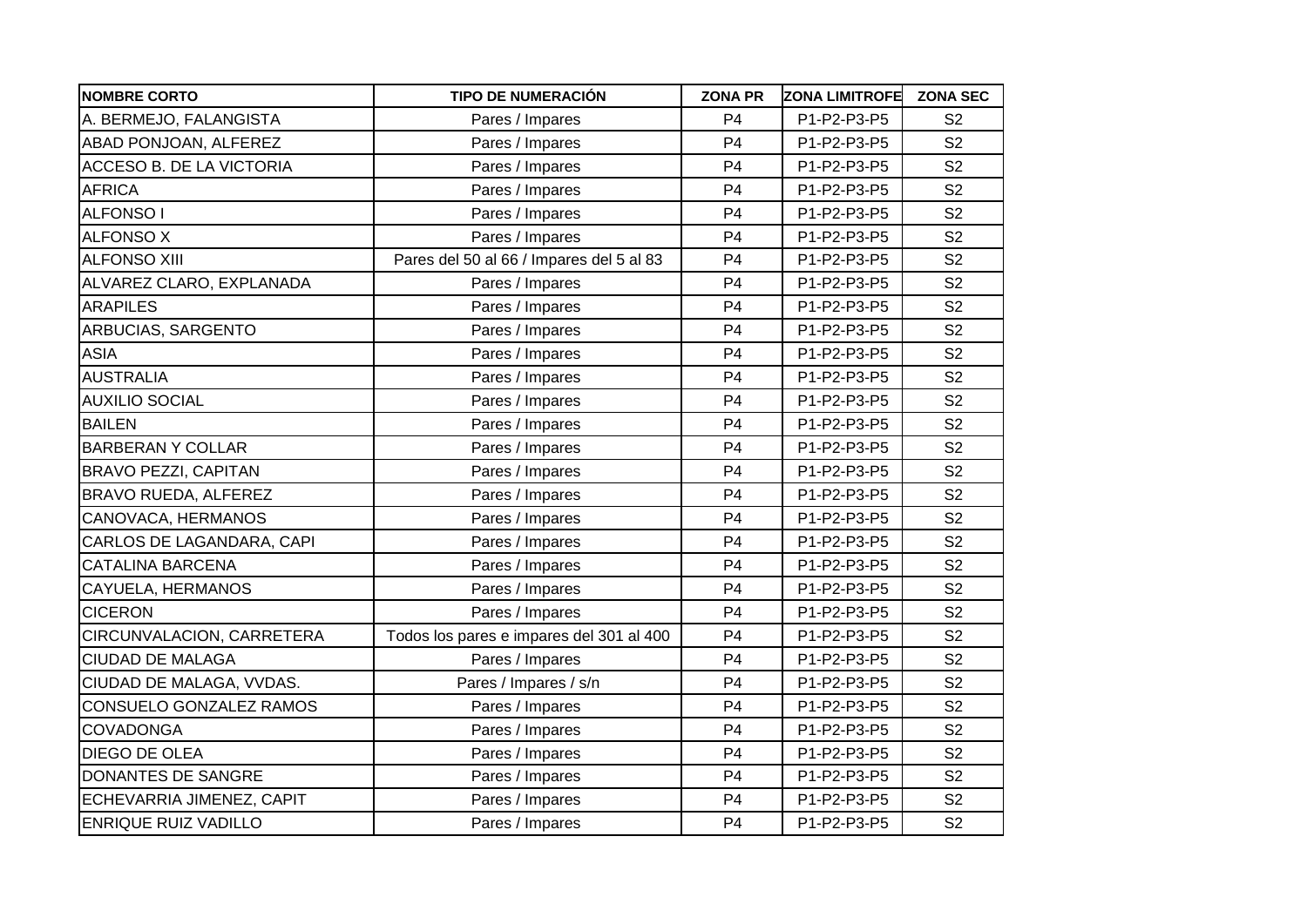| <b>ESPALDA A EL VIENTO</b>    | Pares / Impares | P <sub>4</sub> | P1-P2-P3-P5 | S <sub>2</sub> |
|-------------------------------|-----------------|----------------|-------------|----------------|
| <b>ESPIGUERA</b>              | Pares / Impares | P <sub>4</sub> | P1-P2-P3-P5 | S <sub>2</sub> |
| ESTRELLA, LA                  | Pares / Impares | P <sub>4</sub> | P1-P2-P3-P5 | S <sub>2</sub> |
| <b>ESTUDIANTES, DE LOS</b>    | Pares / Impares | P <sub>4</sub> | P1-P2-P3-P5 | S <sub>2</sub> |
| <b>EXPLANADA DE CAMELLOS</b>  | Pares / Impares | P <sub>4</sub> | P1-P2-P3-P5 | S <sub>2</sub> |
| FERNANDEZ CAPALLEJA, GRAL     | Pares / Impares | P <sub>4</sub> | P1-P2-P3-P5 | S <sub>2</sub> |
| FERNANDEZ MARTIN, ALFEREZ     | Pares / Impares | P <sub>4</sub> | P1-P2-P3-P5 | S <sub>2</sub> |
| <b>FLEMING, DOCTOR</b>        | Pares / Impares | P <sub>4</sub> | P1-P2-P3-P5 | S <sub>2</sub> |
| <b>FRANCISCO GARCIA</b>       | Pares / Impares | P <sub>4</sub> | P1-P2-P3-P5 | S <sub>2</sub> |
| FRANCISCO SOPESEN, FALANG     | Pares / Impares | P <sub>4</sub> | P1-P2-P3-P5 | S <sub>2</sub> |
| FRANCISCO SORIANO, ALFERE     | Pares / Impares | P <sub>4</sub> | P1-P2-P3-P5 | S <sub>2</sub> |
| GAETA, DE                     | Pares / Impares | P <sub>4</sub> | P1-P2-P3-P5 | S <sub>2</sub> |
| GARCILASO DE LA VEGA, POE     | Pares / Impares | P <sub>4</sub> | P1-P2-P3-P5 | S <sub>2</sub> |
| GARELLANO, DE                 | Pares / Impares | P <sub>4</sub> | P1-P2-P3-P5 | S <sub>2</sub> |
| <b>GONZALO HERRANZ</b>        | Pares / Impares | P <sub>4</sub> | P1-P2-P3-P5 | S <sub>2</sub> |
| GOTARREDONA, TENIENTE GEN     | Pares / Impares | P <sub>4</sub> | P1-P2-P3-P5 | S <sub>2</sub> |
| <b>GRAVELINAS</b>             | Pares / Impares | P <sub>4</sub> | P1-P2-P3-P5 | S <sub>2</sub> |
| <b>INDIA</b>                  | Pares / Impares | P <sub>4</sub> | P1-P2-P3-P5 | S <sub>2</sub> |
| <b>IRIARTE, DE</b>            | Pares / Impares | P <sub>4</sub> | P1-P2-P3-P5 | S <sub>2</sub> |
| <b>JAPON</b>                  | Pares / Impares | P <sub>4</sub> | P1-P2-P3-P5 | S <sub>2</sub> |
| <b>JORGE JUAN</b>             | Pares / Impares | P <sub>4</sub> | P1-P2-P3-P5 | S <sub>2</sub> |
| JOSE ANTONIO SAINZ            | Pares / Impares | P <sub>4</sub> | P1-P2-P3-P5 | S <sub>2</sub> |
| JOSE CADARSO, POETA           | Pares / Impares | P <sub>4</sub> | P1-P2-P3-P5 | S <sub>2</sub> |
| JOSE MANRIQUE, POETA          | Pares / Impares | P <sub>4</sub> | P1-P2-P3-P5 | S <sub>2</sub> |
| <b>JOSE MARIA PANIAGUA</b>    | Pares / Impares | P <sub>4</sub> | P1-P2-P3-P5 | S <sub>2</sub> |
| <b>JUAN GARCES</b>            | Pares / Impares | P <sub>4</sub> | P1-P2-P3-P5 | S <sub>2</sub> |
| <b>JULIO ROMERO DE TORRES</b> | Pares / Impares | P <sub>4</sub> | P1-P2-P3-P5 | S <sub>2</sub> |
| <b>JULIO RUIZ DE ALDA</b>     | Pares / Impares | P <sub>4</sub> | P1-P2-P3-P5 | S <sub>2</sub> |
| <b>JULIO VERNE</b>            | Pares / Impares | P <sub>4</sub> | P1-P2-P3-P5 | S <sub>2</sub> |
| JUVENTUD, DE LA               | Pares / Impares | P <sub>4</sub> | P1-P2-P3-P5 | S <sub>2</sub> |
| LA LIBERTAD, DE               | Pares / Impares | P <sub>4</sub> | P1-P2-P3-P5 | S <sub>2</sub> |
| <b>LA SALUD</b>               | Pares / Impares | P <sub>4</sub> | P1-P2-P3-P5 | S <sub>2</sub> |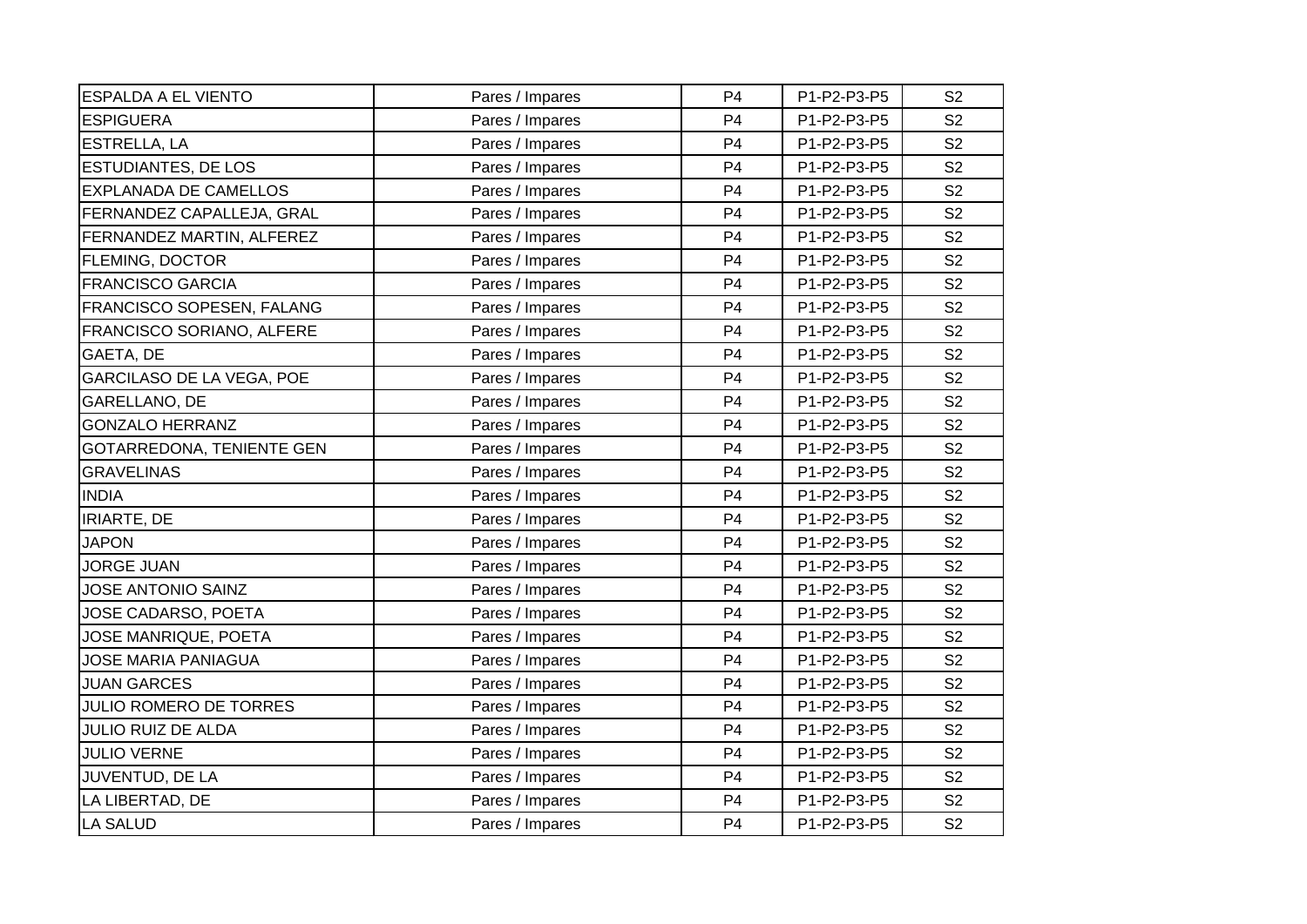| LACASA, CORONELES             | Pares / Impares                         | P <sub>4</sub> | P1-P2-P3-P5 | S <sub>2</sub> |
|-------------------------------|-----------------------------------------|----------------|-------------|----------------|
| <b>LUCANO</b>                 | Pares / Impares                         | P <sub>4</sub> | P1-P2-P3-P5 | S <sub>2</sub> |
| LUIS DE OSTARIZ               | Pares del 2 al 10 / Impares nº 1 y nº 3 | P <sub>4</sub> | P1-P2-P3-P5 | S <sub>2</sub> |
| LUIS VAZ CAMOES, DE           | Pares / Impares                         | P <sub>4</sub> | P1-P2-P3-P5 | S <sub>2</sub> |
| <b>MADRID</b>                 | Pares / Impares / s/n                   | P <sub>4</sub> | P1-P2-P3-P5 | S <sub>2</sub> |
| <b>MANUEL SALVADOR</b>        | Pares / Impares                         | P <sub>4</sub> | P1-P2-P3-P5 | S <sub>2</sub> |
| MANZANERA, GENERAL            | Pares / Impares                         | P <sub>4</sub> | P1-P2-P3-P5 | S <sub>2</sub> |
| <b>MAR MEDITERRANEO</b>       | Pares / Impares                         | P <sub>4</sub> | P1-P2-P3-P5 | S <sub>2</sub> |
| <b>MARTIN Y MAMBLONA</b>      | Pares / Impares                         | P <sub>4</sub> | P1-P2-P3-P5 | S <sub>2</sub> |
| MELIVEO, FALANGISTA           | Pares / Impares                         | P <sub>4</sub> | P1-P2-P3-P5 | S <sub>2</sub> |
| <b>MERCADO DE LA VICTORIA</b> | Pares / Impares                         | P <sub>4</sub> | P1-P2-P3-P5 | S <sub>2</sub> |
| <b>MESONES</b>                | Pares / Impares                         | P <sub>4</sub> | P1-P2-P3-P5 | S <sub>2</sub> |
| <b>MESONES-B</b>              | Pares / Impares                         | P <sub>4</sub> | P1-P2-P3-P5 | S <sub>2</sub> |
| <b>MIRA AL PUERTO</b>         | Pares / Impares                         | P <sub>4</sub> | P1-P2-P3-P5 | S <sub>2</sub> |
| MIRANDA, HERMANOS             | Pares / Impares                         | P <sub>4</sub> | P1-P2-P3-P5 | S <sub>2</sub> |
| MONTE, DEL                    | Pares / Impares                         | P <sub>4</sub> | P1-P2-P3-P5 | S <sub>2</sub> |
| <b>MONUMENTAL</b>             | Pares / Impares                         | P <sub>4</sub> | P1-P2-P3-P5 | S <sub>2</sub> |
| MORALES MONTSERRAT, GRAL.     | Pares / Impares                         | P <sub>4</sub> | P1-P2-P3-P5 | S <sub>2</sub> |
| MOSCARDO, GENERAL             | Pares / Impares                         | P <sub>4</sub> | P1-P2-P3-P5 | S <sub>2</sub> |
| <b>NAPOLEON</b>               | Pares / Impares                         | P <sub>4</sub> | P1-P2-P3-P5 | S <sub>2</sub> |
| <b>NAPOLES</b>                | Pares / Impares                         | P <sub>4</sub> | P1-P2-P3-P5 | S <sub>2</sub> |
| NAVAS, LAS                    | Pares / Impares                         | P <sub>4</sub> | P1-P2-P3-P5 | S <sub>2</sub> |
| OCEANIA, DE                   | Pares / Impares                         | P <sub>4</sub> | P1-P2-P3-P5 | S <sub>2</sub> |
| <b>ONESIMO REDONDO</b>        | Pares / Impares                         | P <sub>4</sub> | P1-P2-P3-P5 | S <sub>2</sub> |
| ORAN, DE                      | Pares / Impares                         | P <sub>4</sub> | P1-P2-P3-P5 | S <sub>2</sub> |
| <b>OTUMBA</b>                 | Pares / Impares                         | P <sub>4</sub> | P1-P2-P3-P5 | S <sub>2</sub> |
| PADRE BENITO FEIJOO, DEL      | Pares / Impares                         | P <sub>4</sub> | P1-P2-P3-P5 | S <sub>2</sub> |
| PADRE OSES, DEL               | Pares / Impares                         | P <sub>4</sub> | P1-P2-P3-P5 | S <sub>2</sub> |
| PARALELA AL SOL               | Pares / Impares                         | P <sub>4</sub> | P1-P2-P3-P5 | S <sub>2</sub> |
| PATIO DEL CURA, DEL           | Pares / Impares                         | P <sub>4</sub> | P1-P2-P3-P5 | S <sub>2</sub> |
| <b>PAVIA</b>                  | Pares / Impares                         | P <sub>4</sub> | P1-P2-P3-P5 | S <sub>2</sub> |
| PEDRO AVELLANEDA, FALANGI     | Pares / Impares                         | P <sub>4</sub> | P1-P2-P3-P5 | S <sub>2</sub> |